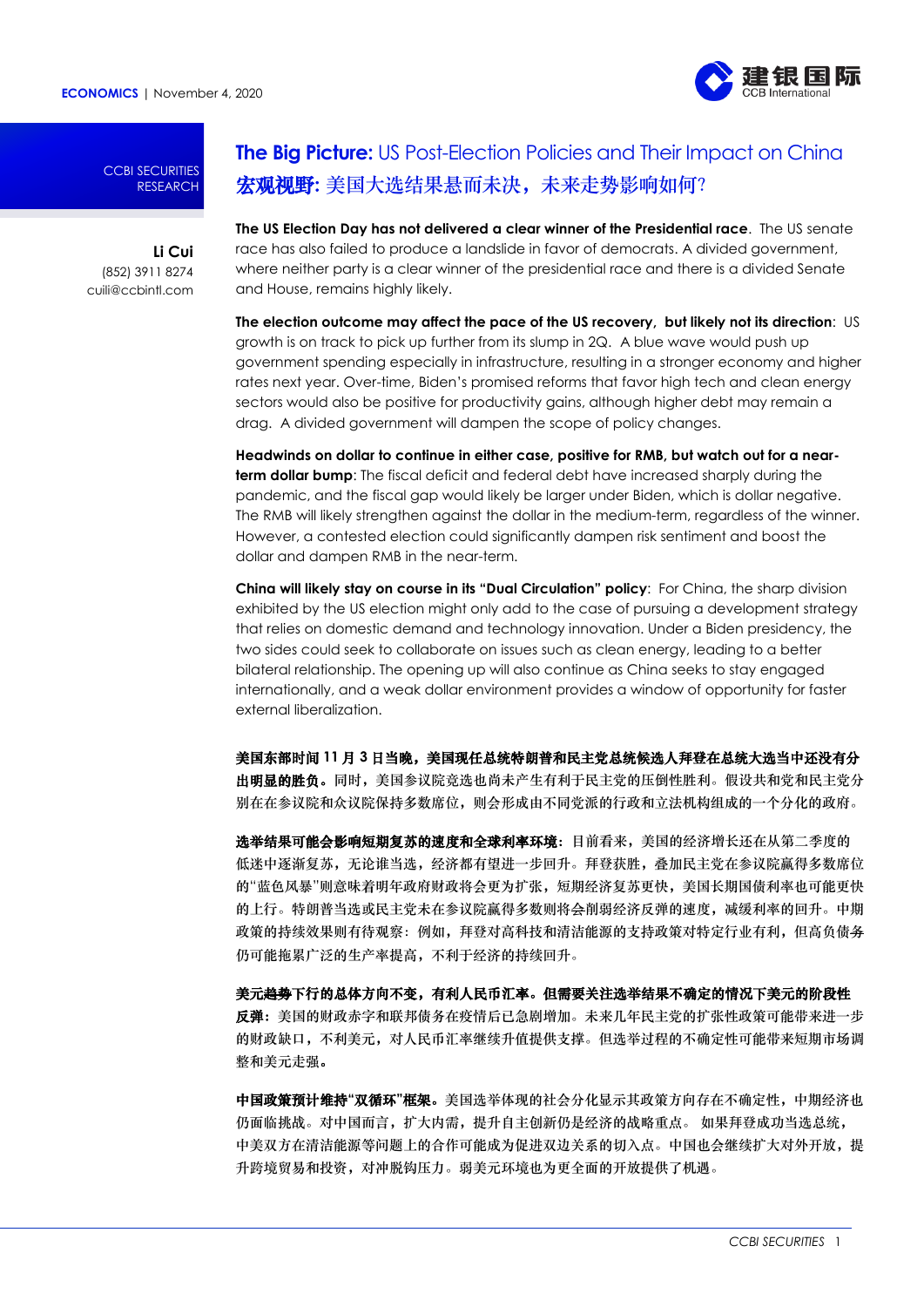

As of the early morning of Nov 4 EST, the US election has not delivered a winner as key battleground states continue to count ballots, and many mail-in votes under the pandemic are still on the way. So far, the much anticipated landslide in favor of democrats has not materialized, and both sides in the Presidential race remain competitive. Equally important, the hope by democrats to regain control of the US senate also diminished after a few key states went Republican.

The outcome thus remains highly uncertain, it could take days to count all remaining ballots. The Senate race could take even longer, and the final layout of the race may not be known for weeks. No matter what the outcome of the Presidential race is, a divided government with executive and legislative branches from different parties appears highly likely.

This report examins the different scenarios of the election outcome and discusses the implications of post-election US policies on China.

# **Trump and Biden economic plans: where do they differ?**

Trump's second term will mostly mark a continuation of past policies, while a Biden presidency will likely introduce changes on tax, health care, immigration, and immigration policies. A "blue wave" scenario where not only Biden wins the presidency, but democrats also control both the Senate and the House, would allow Biden to push through most of the above initiatives. A divided government would on the other hand imply much less change from the current status quo. In particular Biden's ambitious health care reform will also likely get less support. The final spending would also likely be considerably smaller than proposed.

## **Fiscal policies: a more expansionary plan under Biden**

**Under trump: more tax cuts are possible:** The Tax Cuts and Jobs Act (TCJA) is probably the most important legislative act that Trump pushed through in his first two years of presidency. In a second term, Trump may make the temporary provisions on individual tax cuts permanent. He also proposed further reduction on capital gain taxes, as well as tax credit to encourage manufacturing reshoring. In addition, **there could also likely be additional spending including infrastructure**. Although Trump promised "significant investments in infrastructure", the issue didn't take priority on the legislative calendar during Trump's first term. The Trump administration called for USD\$1-2 trillion of total infrastructure spending this year. Traditional infrastructure work such as roads and bridges likely will receive the most support, while funding will also be available for 5G wireless infrastructure and rural broadband connections. **The additional pandemic relief measures**  should be on Trump's priority list as well. Should Trump win with a divided government, the relief measure is likely to fall short fall of the current package being proposed by the House (HEROES 2.0 passed House Oct 1 at US\$2.2 trillion).

**Biden aims for higher government spending and more taxes:** Biden's plan for additional spending is more likely to be in the range of US\$3-4 trillion over 10 years, including an infrastructure plan especially on clean energy, health care, education and other social programs. Biden also pledged to invest in technology and R&D. Near-term, Biden aims to push through another sizable tranche of COVID-19 relief measures exceeding US\$2 trillion, including subsidies to individuals and small businesses, tax credit, student loan forgiveness, fiscal relief for states and medical expenses. However, the final relief package is likely to be smaller under a divided government. **Higher taxes:** Biden proposed to raise taxes from 2021 onwards and increase federal income by more than US\$3 trillion in ten years. The market generally views a later and smaller tax increase to be more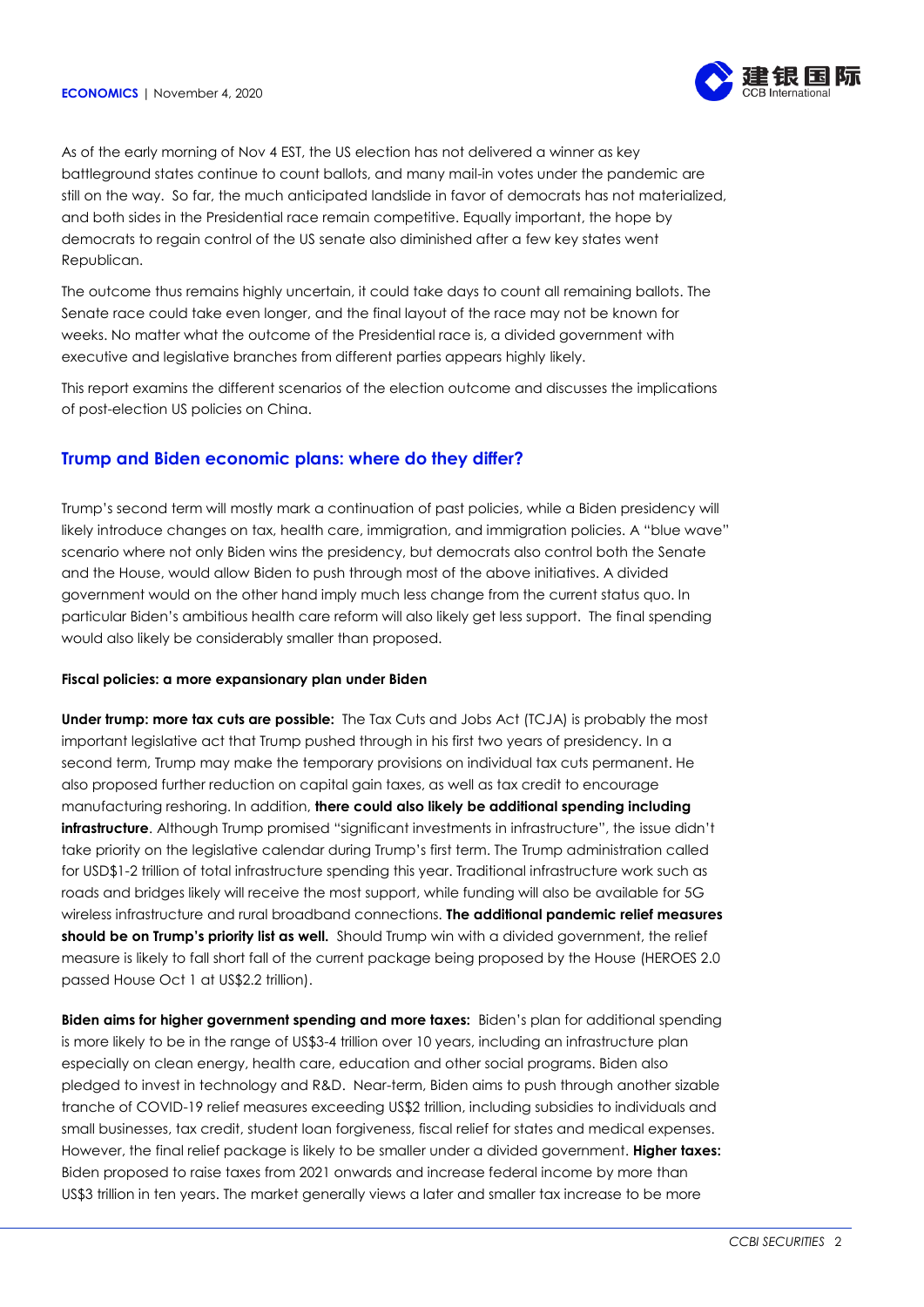

likely. TPC estimates that on net, Biden's proposals would increase federal revenues by US\$2.4 trillion over the next decade. Income tax for the top 1% (those individuals making 400k and above) will be raised, and business income tax will be increased after Trump slashed it from 35% to 21%. Big tech, pharmaceuticals, fossil fuels, and real estate industries could face higher tax burdens. Meanwhile Biden would expand tax credits for middle and lower-income individuals and for new investments in domestic manufacturing.

On-net, a fiscal gap of additional US\$2 trillion would likely be added to the government deficit in the coming decade under a Biden government.

## **Major differences on issues related to social reforms, health care and climate change**

Biden has said that he would reverse the Trump administration's actions that have reduced healthcare coverage, and will build on the Affordable Care Act (ACA) with extended benefits. Other reforms would include lowering drug costs and introducing a public medical insurance scheme. Biden would also increase the Federal minimum wage, and extend the range of workers covered by the federal minimum wage policy. Immigration reforms under Biden could allow net immigration to rise from 60,000 under Trump to 1 million each year. On climate change, Biden plans to recommit the US to the Paris Agreement, reduce US net greenhouse gas emissions to zero by 2050, and reverse Trump's support for fossil industries.

# **How much can the policies help address the economic problems?**

**In recent years the US economy has struggled with a range of problems, including low productivity, low growth, and rising social disparity:** Productivity growth has stayed lower in the past ten years, and average income growth has fallen behind, with rising disparity. Despite innovations, the economic benefit has been narrowly confined to the big tech players. **Ballooning debt**: US government debt had been rising before the pandemic, and COVID-19 pushed public debt well above the level last reached during WWII, threatening the appeal of the dollar as a reserve currency. The increase in corporate debt has increased financial fragility. **Escalating protectionism and isolationism:** During the past four years the US has withdrawn from its international commitments in trade, investment, and environmental protection. Domestic deregulation has worsened its trajectory of carbon emissions. The trade war with China and to a lesser extent with developed markets has cast uncertainties on business confidence and global supply chains, without narrowing the US trade deficit.

Will the US election make any difference to the future path? Compared to a second term for Trump, Biden's win would likely provide more stability in US policies and a near-term boost to growth through higher spending. More support to increase the competitiveness of US, especially in the services and high tech industries, may also be possible under Biden. On the other hand, higher tax rates and redistribution of wealth towards low-income workers could rebalance the economy but could also weaken US financial markets, depending on to what extent they are deployed. In either case, a large fiscal deficit, monetary accommodation, weakening US dollar, and Sino-US friction will likely continue in the next few years. Thus the picture is likely to stay mixed in the coming years. More specifically:

- **Biden's fiscal package would likely give a larger boost to US growth given the larger spending items**: A COVID-19 relief bill would likely pass after the election, helping growth recovery. Under the Biden administration, the relief package is likely to be larger. In addition,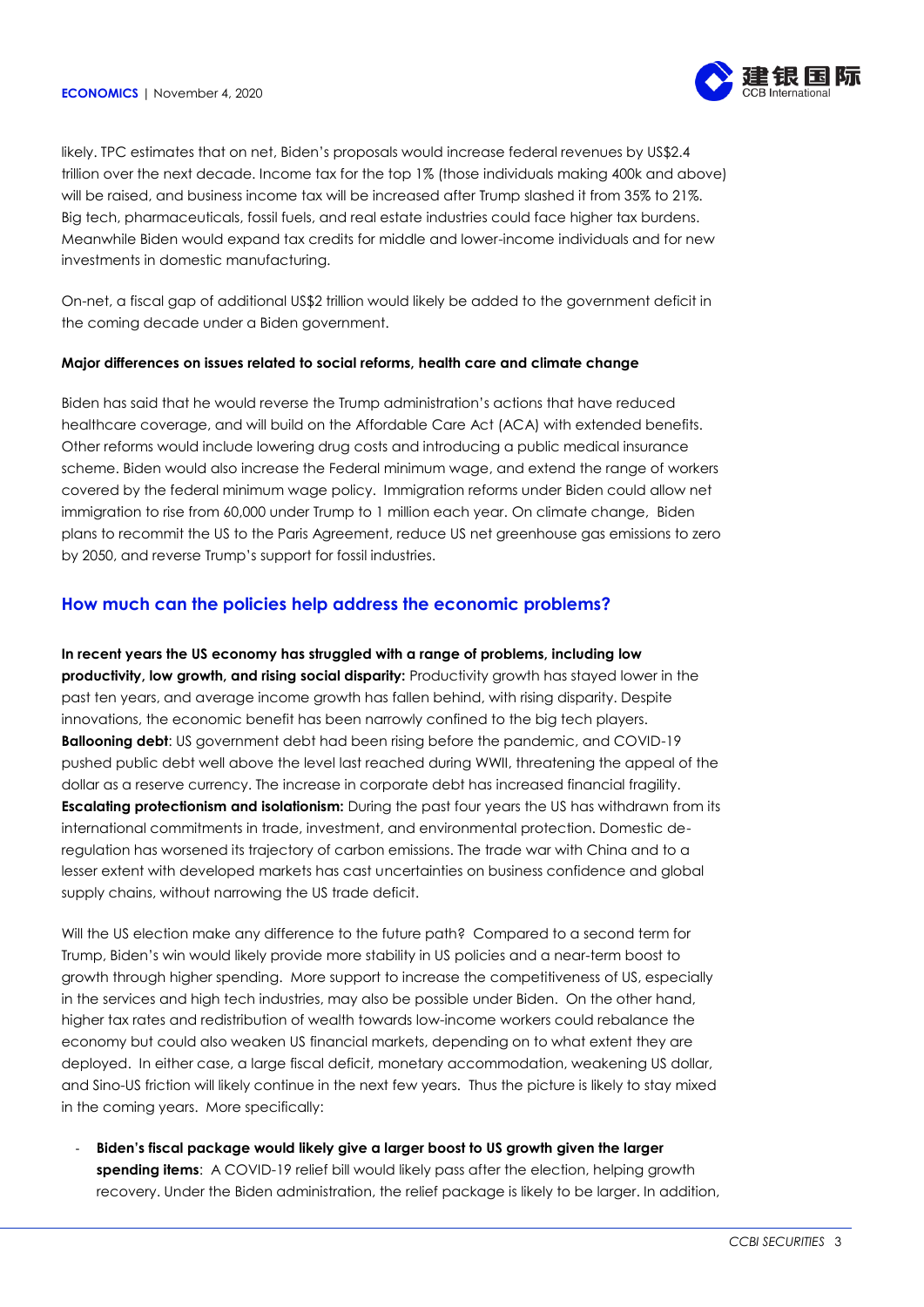$\overline{a}$ 



Biden's economic plan may also lead to higher post-COVID growth. The additional lift stems from the different fiscal plan: Biden would focus on higher infrastructure spending, in contrast to Trump's tax cuts; the former would have greater direct impact on demand. <sup>1</sup> Oxford Economics estimates that, assuming Democrats sweep, Biden's plan could lift real GDP growth by 1.2ppts to 4.9% in 2021, compared to 3.7% in a status quo policy baseline

- **While Biden is set to raise taxation, the negative impact may be quite small:** Biden's income tax increase affects only the top 1% of income earners. To the extent the higher taxes to the rich help to fund the transfers to the poor, total spending could also increase given the higher income elasticity of the latter. Biden has pledged a hike of the statutory corporate tax rate from 21% to 28% but it is generally expected that such a hike is likely to be delayed till after 2021 when the economy recovers, and the effective rate hike could be much smaller. A marginal tax increase as such may not restrain investment if demand conditions improve. Indeed, a lower effective tax rate during Trump's first term did not feed into sustained business investments. Instead, corporate buybacks and acquisitions increased, reflecting a pessimistic outlook on demand, and uncertainties due to the trade war.
- **Advanced sectors more favored than traditional sectors under Biden**: High tech and services would receive additional investment and in some cases tax credit. Biden's infrastructure plans favor clean energy-related sectors, such as electric vehicles, aiming to bring the US to net zero emissions by 2050, and by 2035 in the electricity sector. This contrasts sharply with Trump's support of fossil fuels and deregulation of coal in the past four years, which is likely to continue under a second Trump term.
- **However, broader productivity gains less certain under either case**: infrastructure spending could help to address one of the key weaknesses of the US economy in recent years, and demand growth could jump start the economy, stimulating more capital spending. Under Biden, the government's investment and R&D on medicine and high tech could potentially promote competitiveness of technology sectors. However, any sustained productivity gains would take time. A low interest rate environment still provides support to zombie companies, and would be a drag on productivity growth.
- **Fiscal gap and government debt will stay large and will likely widen more under Biden**: The US Congressional Budget Office (COB) predicts that US federal deficit will exceed 16% of GDP in 2020. For 2021, Oxford economics estimates that a deficit of around 15% is likely, incorporating additional government stimulus. All told, US federal debt will well exceed 100% of GDP next year and trend higher in the coming decade. A larger fiscal deficit would add to this gap, at least in the first few years.

<sup>&</sup>lt;sup>1</sup> Research by the San Francisco Fed shows that, during periods of high economic slack, each dollar of infrastructure spending increases economic activity roughly 4x more than a tax cut.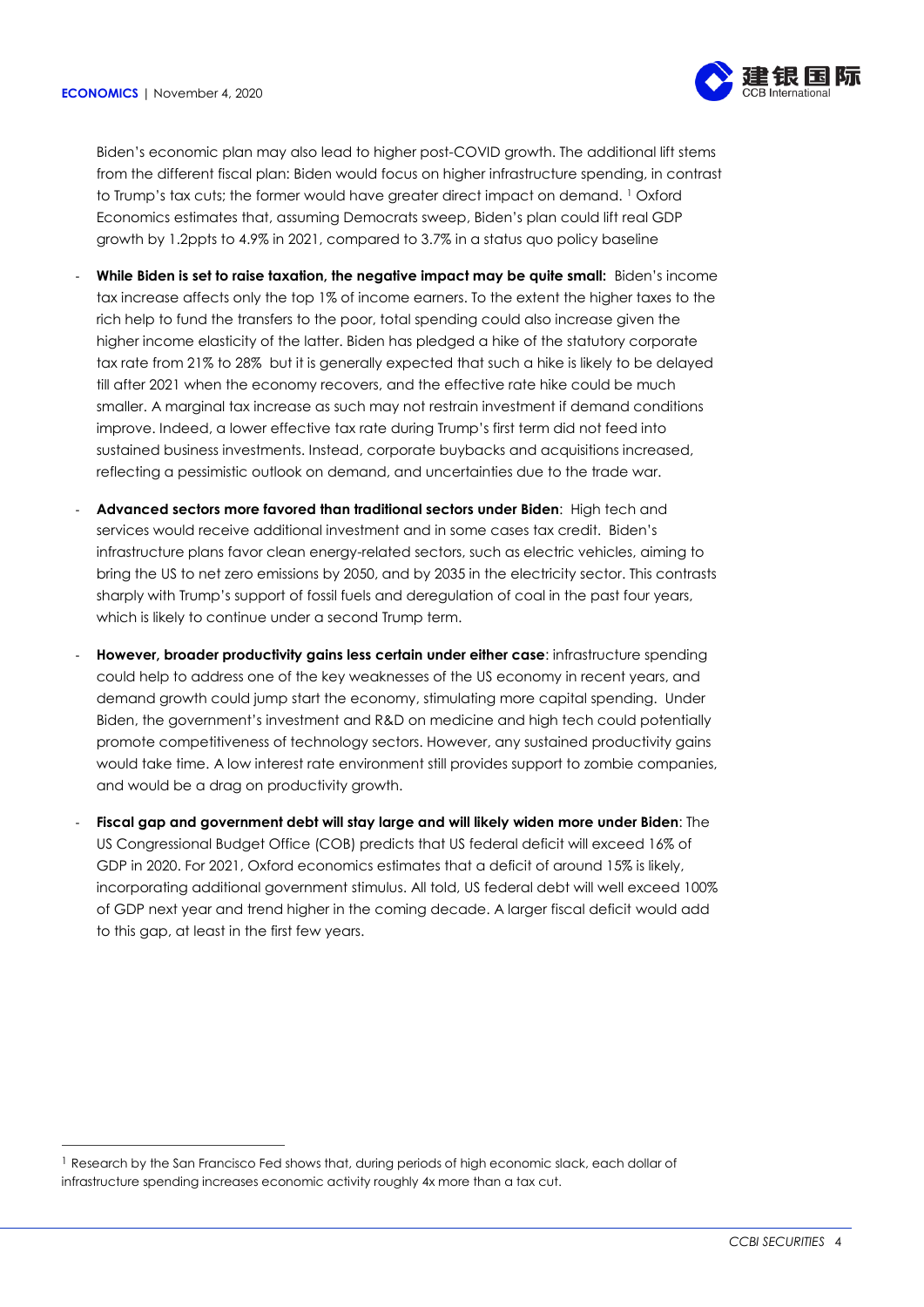

# **Implications for China**

### **A Biden win could generate stronger US recovery, positive for world growth in the next year or so:**

The US growth trajectory in the next three to six months still depends on the country's pandemic control and vaccine development. So far, US growth has remained on a recovery path, despite a surging number of COVID-19 cases and a still-high unemployment rate, and will likely be supported further by resilient consumption (Fig 1). The recovery of the US economy is positive for Asia including China through trade. Chinese trade has held up as the global manufacturing sector sailed through the pandemic, holding up much better than services. A Biden win would imply potentially better pandemic controls, a larger relief package, and less downside growth risks than under a second Trump term. More infrastructure investments in the US could also benefit the manufacturing sector further.



## **Fig 1: US economy is on track towards recovery**

*Source: Bloomberg, CCBIS estimates*

 $\overline{a}$ 

**Higher rates likely next year, more so under Biden:** A faster economic recovery (especially with a successful COVID-19 vaccine) and potential larger government spending under Biden would imply higher inflation and inflation expectation, which in turn may trigger an earlier Fed reaction, likely in 2023. This may push up the 10-year treasury bond to beyond 1.5% next year, in our view.

**Dollar still on the way down, a positive for the RMB.** The dollar index has weakened in recent months, as global growth improved and risk seeking sentiment picked up, as we anticipated<sup>2</sup> . Biden's economic plan implies a larger fiscal gap will persist, which could weigh on the dollar even more in the next few years. Thus the RMB will likely strengthen further in coming years, regardless of the winner. Near-term, the likely election contest could generate large swings in the US markets and push up the dollar, however.

**Sino-US relationship: uncertainties remain**: Biden may favor less confrontation and more dialogue in building international relationships. However, politically it might be difficult to retreat from trade deals all at once. Biden may choose to lift some tariffs on European goods to repair the relationship with former allies, but tariffs imposed on Chinese imports will likely remain in place, at

<sup>&</sup>lt;sup>2</sup> [The Big Picture: Global macro landscape post coronavirus and China's options](https://rfs.ccbintl.com.hk/q-oFB39vG3KMlljmSqdb9B7-j1tffhvSGN36x6riCMCfAyd6W2S_MzDbkMpGpIWr1ctZVlzEm-cWfw2.pdf), May 15, 2020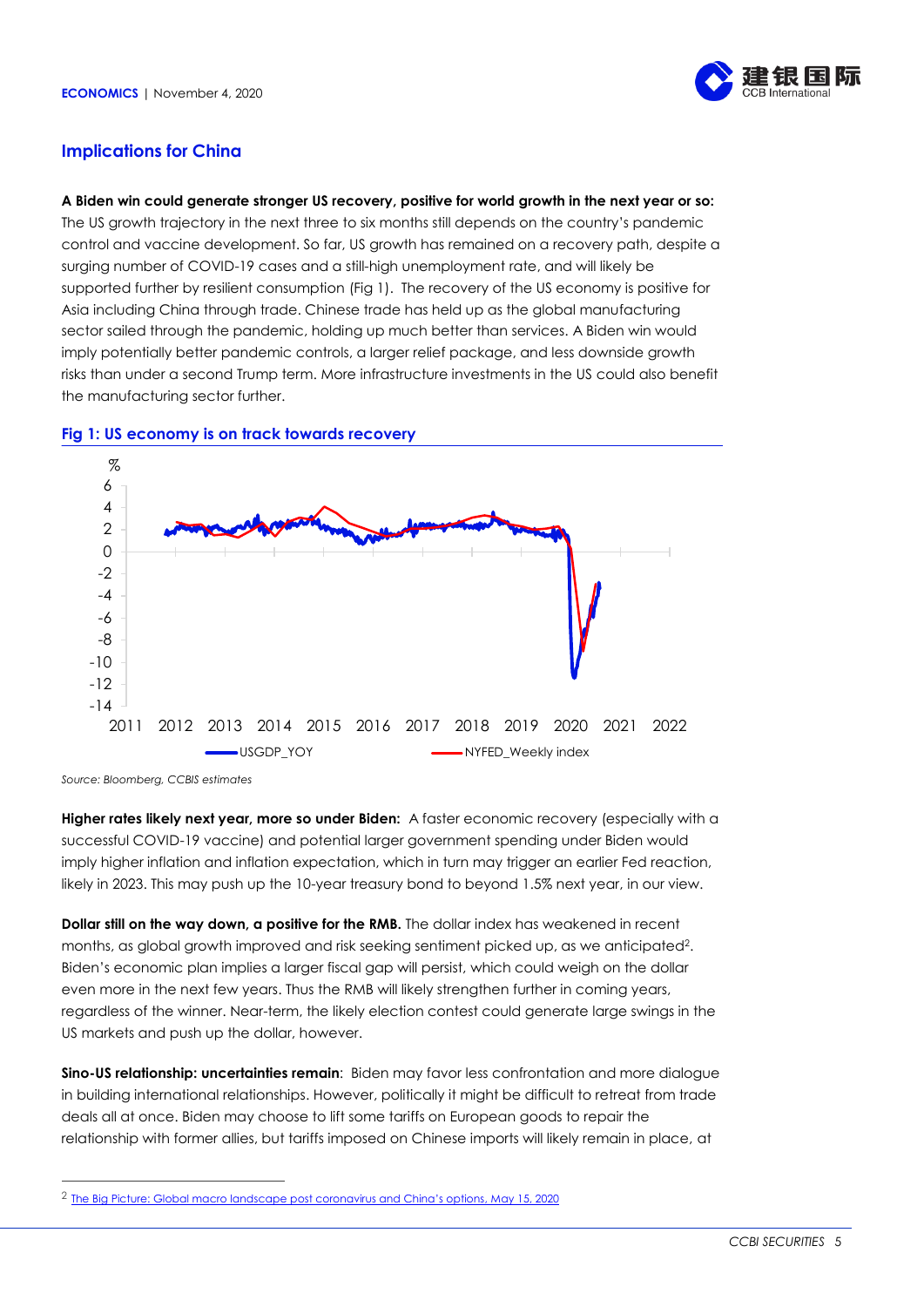

least initially. The progress of the Phase One trade deal has been affected by COVID-19 this year, with China reaching only about 53% of the expected purchase target by Sep 2020 (Fig 2). Meanwhile, bilateral trade balance has rebounded this year and China's imports from the US also remain well below 2017 levels. The perceived failure to rebalance trade could lend support to a new approach to engage with China under Biden. PIIE, for instance, suggested that the US should push for more market-oriented trade initiatives such as liberalizing tariffs and removing nontariff barriers.



# **Fig 2: US-China Phase One Tracker: China's purchase of US goods**

*Source: Bloomberg, CCBIS estimates*

 $\overline{a}$ 

**For China, such a mixed picture suggests that its development strategy is unlikely to be swayed, and domestic demand and innovation will remain the key pillars to growth**: it is possible postelection that bilateral dialogue becomes more constructive if Biden wins, but it is unlikely to fundamentally alter the strategic competition that the two countries have engaged in. Moreover, the long-term US challenges under either candidate and the sharp divide exhibited by the US election signals uncertainties of the future policy path. Thus, "Dual Circulation" emphasized by the Chinese government and highlighted in the latest 14<sup>th</sup> 5-year plan is likely to persist. The Dual Circulation approach calls for strengthening domestic demand especially consumption, and acceleration in innovation and technology gains, while staying engaged in international trade and investment<sup>3</sup>. Such a framework would be flexible enough to accommodate the shifts in the US policies. For instance, under Biden, clean energy could be one key area for potential bilateral cooperation. In addition, China is expected to stay committed to its external opening up policy hence remain engaged with the international markets. Downward trend for the dollar in the medium and longer-term could provide further supports to the RMB, and a window opportunity for China to further open up its capital market and RMB internationalization.

<sup>3</sup> China Economics Update: China's new Five[-year Plan emphasized innovation and sustainable growth, November 1, 2020](http://ccbiweb/intranet/documents/view_one.cfm?ID=11320&menuID=5016)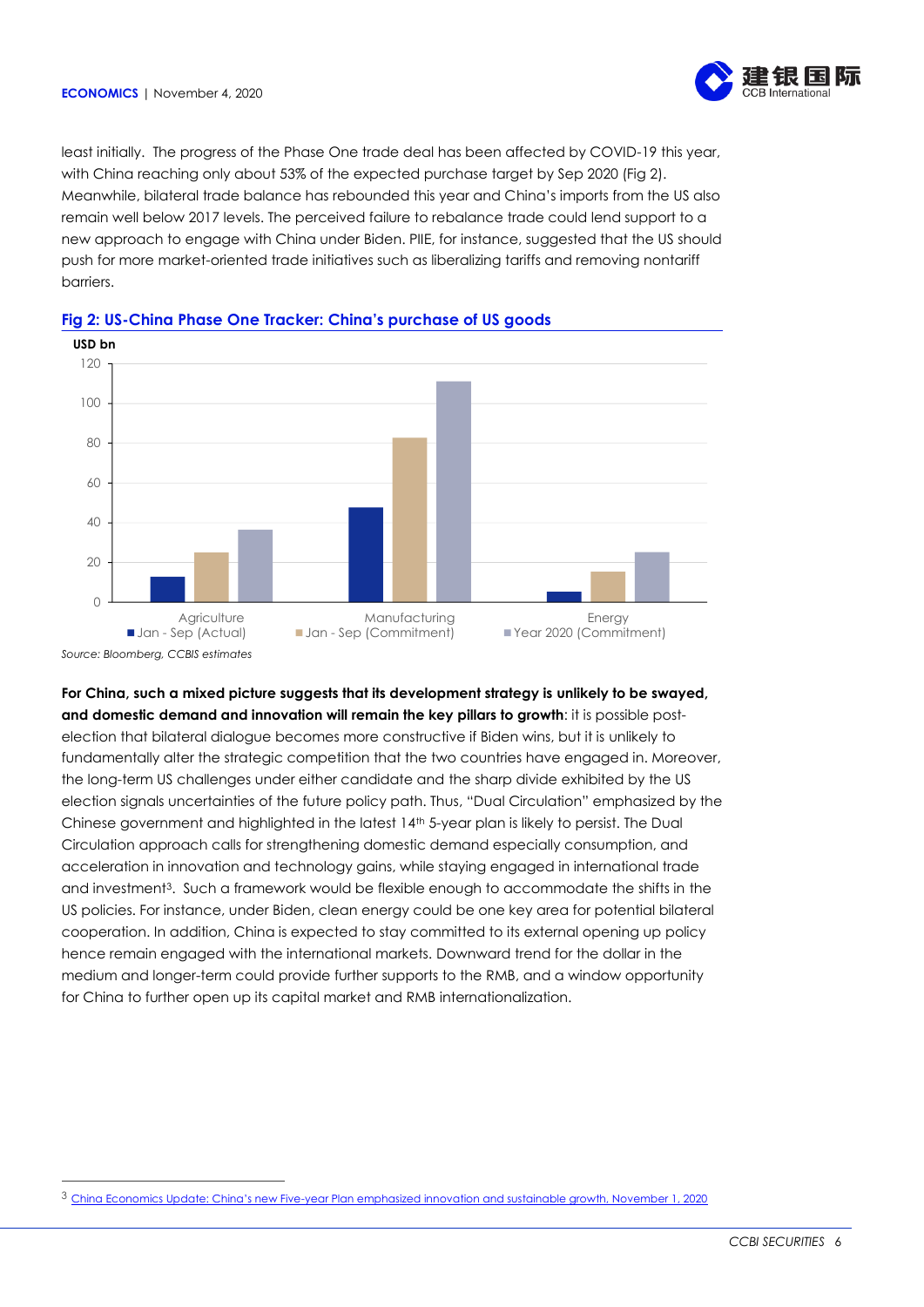

# **Table 1: Major policy positions between Trump and Biden**

|                                   | <b>Trump</b>                                                                                                                                                                                                                                                                                                                                                                                                                                                                                                                                                                                                                                                                              | <b>Biden</b>                                                                                                                                                                                                                                                                                                                                                                                                                                                                                                                                                                                                                                                                                                            |
|-----------------------------------|-------------------------------------------------------------------------------------------------------------------------------------------------------------------------------------------------------------------------------------------------------------------------------------------------------------------------------------------------------------------------------------------------------------------------------------------------------------------------------------------------------------------------------------------------------------------------------------------------------------------------------------------------------------------------------------------|-------------------------------------------------------------------------------------------------------------------------------------------------------------------------------------------------------------------------------------------------------------------------------------------------------------------------------------------------------------------------------------------------------------------------------------------------------------------------------------------------------------------------------------------------------------------------------------------------------------------------------------------------------------------------------------------------------------------------|
| Covid-19 relief measures<br>plans | New round of Covid stimulus package worth nearly \$1.9 trn<br>and longer-term economic •Recent estimation shows that the White House package could go up to \$1.9 trn<br>or more than earlier proposal of \$1.8 trn<br>•Stimulus checks of up \$1,200 for eligible adults and \$1,000 for qualifying child<br>dependents (the CARES Act set dependent payments at \$500)<br>•Enhanced unemployment benefits at \$400 a week (vs. \$600 in the CARES Act and<br>\$300 that the president authorized this summer through executive action)<br>• Aid may be provided in areas such as airlines, enhanced unemployment insurance,<br>and extending Paycheck Protection Program for businesses | More than \$2 trn Covid stimulus package and a \$4 trn long-term economic plan<br>•Include more direct stimulus payments to affected Americans (\$1,200 for individuals,<br>but possibly more people will qualify; up to \$16,000 in child care tax credits for<br>families earning less than \$125,000 annually)<br>. Offering student loan forgiveness of \$10,000 minimum<br>. Boost and renew unemployment benefits<br>• Increase Social Security payment (additional \$200 added to the monthly payments)<br>• Additional relief measures include more money for small business, emergency sick<br>leave, fiscal relief for states, no out-of-pocket money for Covid-19 testing, treatment<br>and eventual vaccine |
| <b>Taxes</b>                      | Republicans are not expected to change major tax plans put forward in Trump's                                                                                                                                                                                                                                                                                                                                                                                                                                                                                                                                                                                                             | Hike corporate taxes and taxes for higher income taxpayers                                                                                                                                                                                                                                                                                                                                                                                                                                                                                                                                                                                                                                                              |
|                                   | first term                                                                                                                                                                                                                                                                                                                                                                                                                                                                                                                                                                                                                                                                                | .For individuals:                                                                                                                                                                                                                                                                                                                                                                                                                                                                                                                                                                                                                                                                                                       |
|                                   | .For individuals (original plan):                                                                                                                                                                                                                                                                                                                                                                                                                                                                                                                                                                                                                                                         | - Raise taxes for the individuals with individual tax higher than \$400k:                                                                                                                                                                                                                                                                                                                                                                                                                                                                                                                                                                                                                                               |
|                                   | - Top ordinary income tax rate is 37%;                                                                                                                                                                                                                                                                                                                                                                                                                                                                                                                                                                                                                                                    | Generally set top ordinary income tax at 39.6% for taxpayers with income over                                                                                                                                                                                                                                                                                                                                                                                                                                                                                                                                                                                                                                           |
|                                   | No payroll tax imposed on earned income in excess of \$137k;                                                                                                                                                                                                                                                                                                                                                                                                                                                                                                                                                                                                                              | \$400k;                                                                                                                                                                                                                                                                                                                                                                                                                                                                                                                                                                                                                                                                                                                 |
|                                   | Other major measures include long-term gains and qualified dividend income (QDI)                                                                                                                                                                                                                                                                                                                                                                                                                                                                                                                                                                                                          | - Apply a Social Security payroll tax of 12.4% to earnings above \$400k;                                                                                                                                                                                                                                                                                                                                                                                                                                                                                                                                                                                                                                                |
|                                   | taxed at max. 20%, 20% of a taxpayer's qualified business income may be deductible,                                                                                                                                                                                                                                                                                                                                                                                                                                                                                                                                                                                                       | - Other measures such as phase out qualified business income deduction for                                                                                                                                                                                                                                                                                                                                                                                                                                                                                                                                                                                                                                              |
|                                   | making the effective tax rate on that income as low as 29.6%, etc.                                                                                                                                                                                                                                                                                                                                                                                                                                                                                                                                                                                                                        | taxpayers with income above \$400k                                                                                                                                                                                                                                                                                                                                                                                                                                                                                                                                                                                                                                                                                      |
|                                   | •For corporates (original plan):                                                                                                                                                                                                                                                                                                                                                                                                                                                                                                                                                                                                                                                          | •For corporates:                                                                                                                                                                                                                                                                                                                                                                                                                                                                                                                                                                                                                                                                                                        |
|                                   | Corporate income tax rate is 21%;<br>Global intangible low-tax income (GILTI) may be taxed at rates as low as 10.5%;                                                                                                                                                                                                                                                                                                                                                                                                                                                                                                                                                                      | - Increase the corporate income tax to 28%;<br>Double the tax rate on GILTI and impose it country-by-country;                                                                                                                                                                                                                                                                                                                                                                                                                                                                                                                                                                                                           |
|                                   | Tax preferences available for fossil fuel, real estate and pharmaceutical industries.                                                                                                                                                                                                                                                                                                                                                                                                                                                                                                                                                                                                     | Eliminate tax preferences for pharma, fossil fuel and real estate industries, including<br>for the latter industry, accelerated depreciation and tax.                                                                                                                                                                                                                                                                                                                                                                                                                                                                                                                                                                   |
|                                   | For the 2nd term, Trump may prioritize to make the temporary provisions on individual                                                                                                                                                                                                                                                                                                                                                                                                                                                                                                                                                                                                     |                                                                                                                                                                                                                                                                                                                                                                                                                                                                                                                                                                                                                                                                                                                         |
|                                   | tax cuts that will expire on Dec 31, 2025 permanent. He also proposed further                                                                                                                                                                                                                                                                                                                                                                                                                                                                                                                                                                                                             | Other key proposals that lack some detailed information include:                                                                                                                                                                                                                                                                                                                                                                                                                                                                                                                                                                                                                                                        |
|                                   | reduction on top rate on capital gains from 20% to 15%.                                                                                                                                                                                                                                                                                                                                                                                                                                                                                                                                                                                                                                   | - Imposing a new 10% surtax on corporations that "offshore manufacturing and                                                                                                                                                                                                                                                                                                                                                                                                                                                                                                                                                                                                                                            |
|                                   |                                                                                                                                                                                                                                                                                                                                                                                                                                                                                                                                                                                                                                                                                           | service jobs to foreign nations in order to sell goods or provide services back to the                                                                                                                                                                                                                                                                                                                                                                                                                                                                                                                                                                                                                                  |
|                                   | Trump also indicated tax proposals on bringing back jobs to America, including "Made American market."                                                                                                                                                                                                                                                                                                                                                                                                                                                                                                                                                                                    |                                                                                                                                                                                                                                                                                                                                                                                                                                                                                                                                                                                                                                                                                                                         |
|                                   | in America" tax credits, tax credits for companies that bring back Jobs from China,                                                                                                                                                                                                                                                                                                                                                                                                                                                                                                                                                                                                       | Establishing an advanceable 10% "Made in America" tax credit.                                                                                                                                                                                                                                                                                                                                                                                                                                                                                                                                                                                                                                                           |
|                                   | 100% expensing deductions for essential industries such as pharmaceuticals and                                                                                                                                                                                                                                                                                                                                                                                                                                                                                                                                                                                                            |                                                                                                                                                                                                                                                                                                                                                                                                                                                                                                                                                                                                                                                                                                                         |
|                                   | robotics that bring back their manufacturing to the U.S., cut taxes to boost take-home                                                                                                                                                                                                                                                                                                                                                                                                                                                                                                                                                                                                    |                                                                                                                                                                                                                                                                                                                                                                                                                                                                                                                                                                                                                                                                                                                         |
|                                   | pay and keep jobs in America.                                                                                                                                                                                                                                                                                                                                                                                                                                                                                                                                                                                                                                                             |                                                                                                                                                                                                                                                                                                                                                                                                                                                                                                                                                                                                                                                                                                                         |
| Infrastructure                    | Promised significant investments in infrastructure                                                                                                                                                                                                                                                                                                                                                                                                                                                                                                                                                                                                                                        | More concrete infrastructure plan than the Trump administration                                                                                                                                                                                                                                                                                                                                                                                                                                                                                                                                                                                                                                                         |
|                                   | •Targets to "build the world's greatest infrastructure system"                                                                                                                                                                                                                                                                                                                                                                                                                                                                                                                                                                                                                            | . Expect to \$2 trn on infrastructure plan, which is much tied to Biden's climate policy.                                                                                                                                                                                                                                                                                                                                                                                                                                                                                                                                                                                                                               |
|                                   | .Less clear on the size.                                                                                                                                                                                                                                                                                                                                                                                                                                                                                                                                                                                                                                                                  | . Physical infrastructure such as roads, bridges, water systems, electricity grids, and                                                                                                                                                                                                                                                                                                                                                                                                                                                                                                                                                                                                                                 |
|                                   |                                                                                                                                                                                                                                                                                                                                                                                                                                                                                                                                                                                                                                                                                           | universal broadband, also care services and facilities are included in Biden's plan.                                                                                                                                                                                                                                                                                                                                                                                                                                                                                                                                                                                                                                    |

Source: Bloomberg, Oxford Economics, various news websites where the control of the control of the control of the control of the control of the control of the control of the control of the control of the control of the con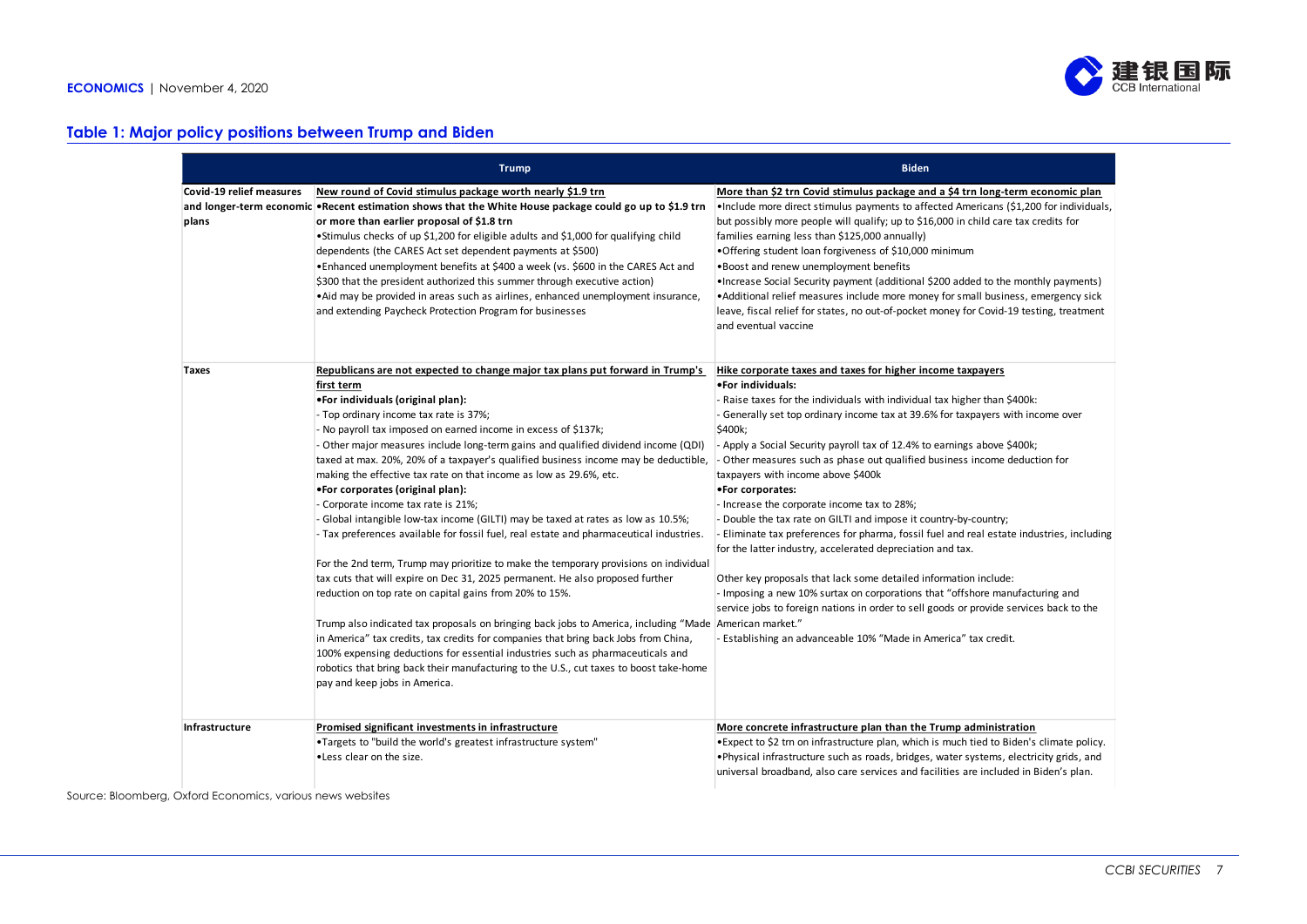# **Table 1: Major policy positions between Trump and Biden (cont'd) Infrastructure Promised significant investments in infrastructure**

|                           | <b>Trump</b>                                                                                                                                                                                                                                                                                                                                                                                                                                                                                                                                                                | <b>Biden</b>                                                                                                                                                                                                                                                                                                                                                                                                                                                                                                                                                                                                                  |
|---------------------------|-----------------------------------------------------------------------------------------------------------------------------------------------------------------------------------------------------------------------------------------------------------------------------------------------------------------------------------------------------------------------------------------------------------------------------------------------------------------------------------------------------------------------------------------------------------------------------|-------------------------------------------------------------------------------------------------------------------------------------------------------------------------------------------------------------------------------------------------------------------------------------------------------------------------------------------------------------------------------------------------------------------------------------------------------------------------------------------------------------------------------------------------------------------------------------------------------------------------------|
| <b>Technology</b>         | . Win the race to 5G and establish a national high-speed wireless internet network.                                                                                                                                                                                                                                                                                                                                                                                                                                                                                         | . Make a new \$300 billion investment in research and development and breakthrough<br>technologies.                                                                                                                                                                                                                                                                                                                                                                                                                                                                                                                           |
| Trade                     | <b>Protectionist policies continue</b><br>.Allow 100% expensing deductions for essential industries like pharmaceuticals and<br>robotics that bring back their manufacturing to the U.S.<br>·Escalates tariffs imposed on European auto imports<br>. Chin specific measures: Trade war with China resumes (bring back 1 million<br>manufacturing jobs from China; tax credits for companies that bring back jobs from<br>China; no federal contracts for companies that outsource to China; hold China fully<br>accountable for allowing the virus spread around the world) | Modest easing of Trump's policies<br>. Tariffs on traditional allies lifted<br>.Only minor relaxation of China tariffs initially<br>.China specific measures: Set forth clear demands and specific consequences if<br>China's government does not cease cyber espionage against U.S. businesses. Develop<br>new sanctions authorities against Chinese firms that steal U.S. technology that cut<br>them off from accessing the U.S. market and financial system.                                                                                                                                                              |
| Immigration               | Hard line stance on illegal, legal immigration continues<br>.Net immigration falls to 200K per year                                                                                                                                                                                                                                                                                                                                                                                                                                                                         | Reverses Trump's executive actions<br>.Net immigration rises back to 1mn per year<br>. Supports path to citizenship for 11mn undocumented                                                                                                                                                                                                                                                                                                                                                                                                                                                                                     |
| <b>Climate and Energy</b> | Continuation of current policies<br>. In his first term, Trump initiated the US withdrawl from the Paris Agreement on<br>climate and rolled back dozens of environmental rules<br>. Promoted to increase the use of fossil fuels, by opening federal lands for new mining<br>and oil driling leases                                                                                                                                                                                                                                                                         | <b>Reimpose regulations</b><br>.Recommit the US to the Paris Agreement<br>.Reduce US net greenhouse gas emissions to zero by 2050<br>. End leasing for fossil fuel extraction on federal lands<br>. Reverse Trump's regulatory rollback; rescind permit for keystone pipeline                                                                                                                                                                                                                                                                                                                                                 |
| <b>Healthcare</b>         | Supports repeal of the Affordable Care Act (ACA)<br>. Proposes to lower health insurance premiums, protect those with pre-existing<br>conditions but has not provided details<br>. Permitted sale of cheaper, short-term insurance plans with limited coverage<br>. Allow purchases of drus from other countries<br>. Require drug companies to charge medicare same prices as in non-US countries                                                                                                                                                                          | <b>Build on ACA</b><br>•Aimed at expanding coverage and reducing costs for households<br>• Make ACA premium subsidies more generous<br>.Reverse Trump admin's actions that have reduced the coverage<br>.Allow purchase of drugs from other countries; allow medicare to negotiate prices<br>with drug companies directly                                                                                                                                                                                                                                                                                                     |
| Minimum wage              | No concrete plan<br>. Only hinted the possibility of proposing one over the summer                                                                                                                                                                                                                                                                                                                                                                                                                                                                                          | Raise federal base pay<br>. Increase the federal min. wage from \$7.25 to \$15 in six years<br>. Eliminate the lower min wage for tipped workers<br>•Apply the full min wage to workers not currently eligible, including disabled workers<br>. Index the min wage - after it reaches \$15 - to median wage growth                                                                                                                                                                                                                                                                                                            |
| Education                 | No concrete plan<br>. Provide school choice to every child in America.                                                                                                                                                                                                                                                                                                                                                                                                                                                                                                      | Raise federal base pay<br>. Provide free, high-quality pre-kindergarten (3 and 4 year old)<br>. Invest in career/technical education for high school students<br>. 2 years of community college or other high-quality training program without debt;<br>\$50 billion investment in workforce training, including business partnerships and<br>apprenticeships<br>• Make public colleges and universities tuition-free for all families with incomes<br>below \$125,000<br>. Invest over \$70 billion in historically black colleges and universities, tribal colleges<br>and universities, and minority-serving institutions. |

them off from accessing the U.S. market and financial system.

China; no federal contracts for companies that outsource to China; hold China fully

Source: Bloomberg, Oxford Economics, various news websites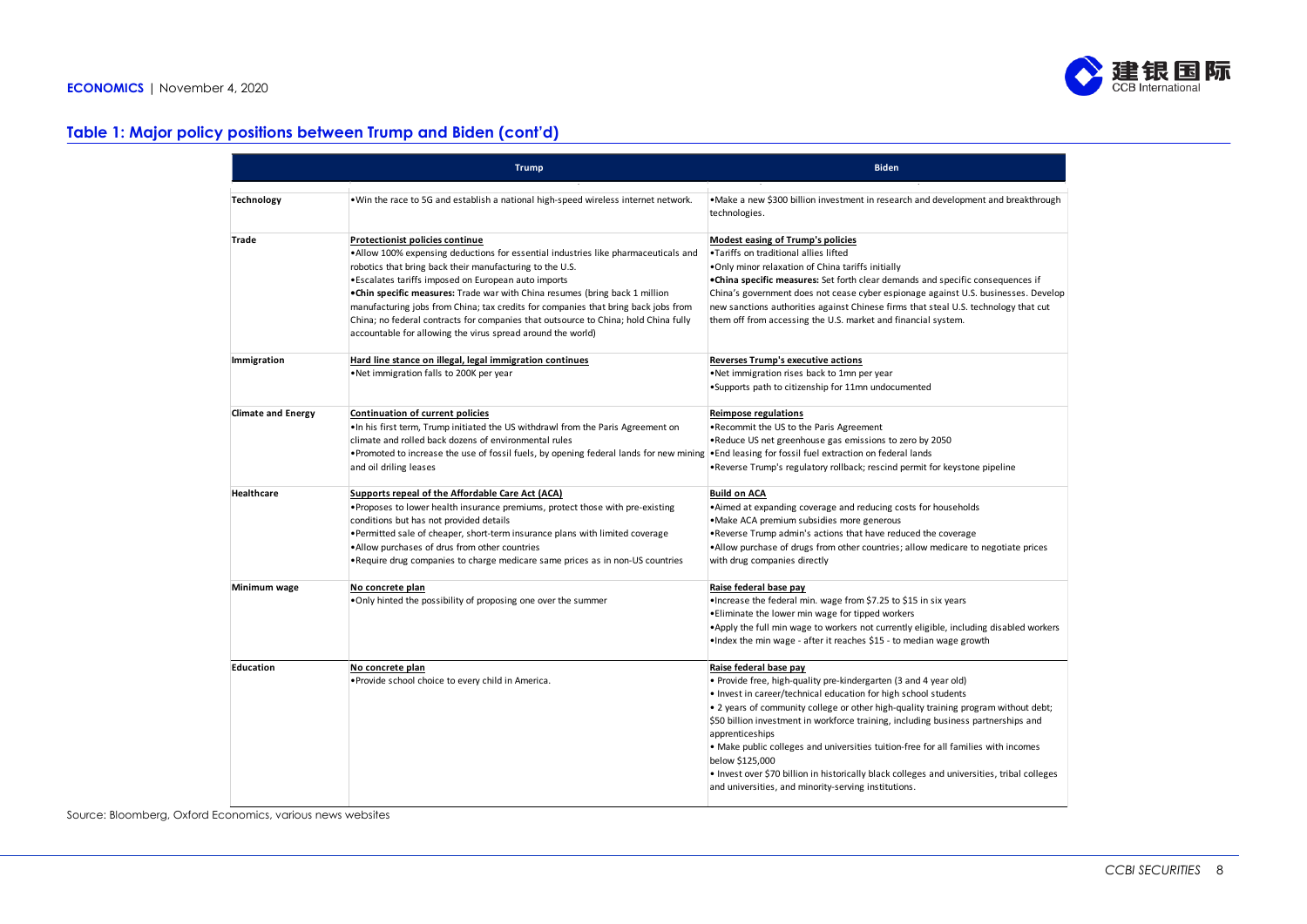

#### **Rating definitions:**

#### **Outperform (O) – expected return > 10% over the next twelve months Neutral (N) – expected return between -10% and 10% over the next twelve months Underperform (U) – expected return < -10% over the next twelve months**

#### **Analyst certification:**

The author(s) of this document, hereby declare that: (i) all of the views expressed in this document accurately reflect his/her personal views about any and all of the subject securities or issuers and were prepared in an independent manner; (ii) no part of any of his/her compensation was, is, or will be directly or indirectly related to the specific recommendations or views expressed in this document; and (iii) he/she receives no insider information/non-public price-sensitive information in relation to the subject securities or issuers which may influence the recommendations made by him. The author(s) of this document further confirm that (i) neither he/she nor his/her respective associate(s) (as defined in the Code of Conduct for Persons Licensed by or Registered with the Securities and Futures Commission issued by the Hong Kong Securities and Futures Commission) has dealt in/traded or will deal in /trade the securities covered in this document in a manner contrary to his/her outstanding recommendation, or neither he/she nor his/her respective associate(s) has dealt in or traded in the securities covered in this document within 30 calendar days prior to the date of issue of this document or will so deal in or trade such securities within 3 business days after the date of issue of this document; (ii) neither he/she nor his/her respective associate(s) serves as an officer of any of the companies covered in this document; and (iii) neither he/she nor his/her respective associate(s) has any financial interests in the securities covered in this document.

#### **Disclaimers:**

This document is prepared by CCB International Securities Limited. CCB International Securities Limited is a wholly-owned subsidiary of CCB International (Holdings) Limited ("CCBIH") and China Construction Bank Corporation ("CCB"). Information herein has been obtained from sources believed to be reliable but CCB International Securities Limited, its affiliates and/or subsidiaries (collectively "CCBIS") do not guarantee, represent and warrant (either express or implied) its completeness or accuracy or appropriateness for any purpose or any person whatsoever. Opinions and estimates constitute our judgment as of the date of this document and are subject to change without notice. CCBIS seeks to update its research as appropriate, but various regulations may prevent it from doing so. Besides certain industry reports published on a periodic basis, the large majority of reports are published at irregular intervals as appropriate according to the analyst's judgment. Forecasts, projections and valuations are inherently speculative in nature and may be based on a number of contingencies. Readers should not regard the inclusion of any forecasts, projections and valuations in this document as a representation or warranty by or on behalf of CCBIS that these forecasts, projections or valuations or their underlying assumptions will be achieved. Investment involves risk and past performance is not indicative of future results. Information in this document is not intended to constitute or be construed as legal, financial, accounting, business, investment, tax or any professional advice for any prospective investors and should not be relied upon in that regard. This document is for informational purposes only and should not be treated as an offer or solicitation for the purchase or sale of any products, investments, securities, trading strategies or financial instruments of any kind in any jurisdiction. CCBIS makes no representations on the availability of the securities covered in this document (or related investment) to the recipients. The securities described herein may not be eligible for sale in all jurisdictions or to certain categories of investors. Neither CCBIS nor any other persons accept any liability whatsoever for any loss or damages (whether direct, indirect, incidental, exemplary, compensatory, punitive, special or consequential) arising from any use of this document or its contents or otherwise arising in connection therewith. Securities, financial instruments or strategies mentioned herein may not be suitable for all investors. The opinions and recommendations herein do not take into account prospective investors' financial circumstances, investment objectives, or particular needs and are not intended as recommendations of particular securities, financial instruments or strategies to any prospective investors. The recipients of this document should consider this document as only a single factor in marking their investment decision and shall be solely responsible for making their own independent investigation of the business, financial condition and prospects of *companies* referred to in this document. Readers are cautioned that (i) the price and value of securities referred to in this document and the income derived from them may fluctuate; (ii) past performance is not a guide to future performance; (iii) any analysis, ratings and recommendations made in this document are intended for long-term (at least for 12 months) and is not linked to a near-term assessment of the likely performance of the securities or companies in question. In any event, future actual results may differ materially from those set forth in any forward-looking statements herein; (iv) future returns are not guaranteed, and a loss of original capital may occur; and (v) fluctuations in exchange rates may adversely affect the value, price or income of any security or related instrument referred to in this document. It should be noted that this document covers only those securities or companies as specified herein and does not extend to any derivative instruments thereof, the value of which may be affected by many factors and may not correspond with the value of the underlying securities. Trading in these instruments is considered risky and are not suitable for all investors. While all reasonable care has been taken to ensure that the facts stated herein are accurate and that the forward-looking statements, opinions and expectations contained herein are based on fair and reasonable assumptions, CCBIS has not been able to verify independently such facts or assumptions and CCBIS shall not be liable for the accuracy, completeness or correctness thereof and no representation or warranty is made, express or implied, in this regard. All pricing referred to in this document is as of the close of local market for the securities discussed, unless otherwise stated and for information purposes only. There is no representation that any transaction can or could have been effected at those prices, and any prices do not necessarily reflect CCBIS' internal books and records or theoretical model-based valuations and may be based on certain assumptions. Different assumptions could result in substantially different results. Any statements which may be contained herein attributed to a third- party represent CCBIS' interpretation of the data, information and/or opinions provided by that third party either publicly or through a subscription service, and such use and interpretation have not been reviewed or endorsed by the third party. Reproduction and distribution of these third party contents in any form is prohibited except with the prior written consent of such third party. The recipients must make their own assessments of the relevance, accuracy and adequacy of the information contained in this document and make such independent investigation as they may consider necessary or appropriate for such purpose. Recipients should seek independent legal, financial, accounting, business, investment and/or tax advice if they have any doubt about the contents of this document and satisfy themselves prior to making any investment decision that such investment is in line with their own investment objectives and horizons. Use of hyperlinks to other internet sites or resources (if any) as referred to in this document is at users' own risk. They are